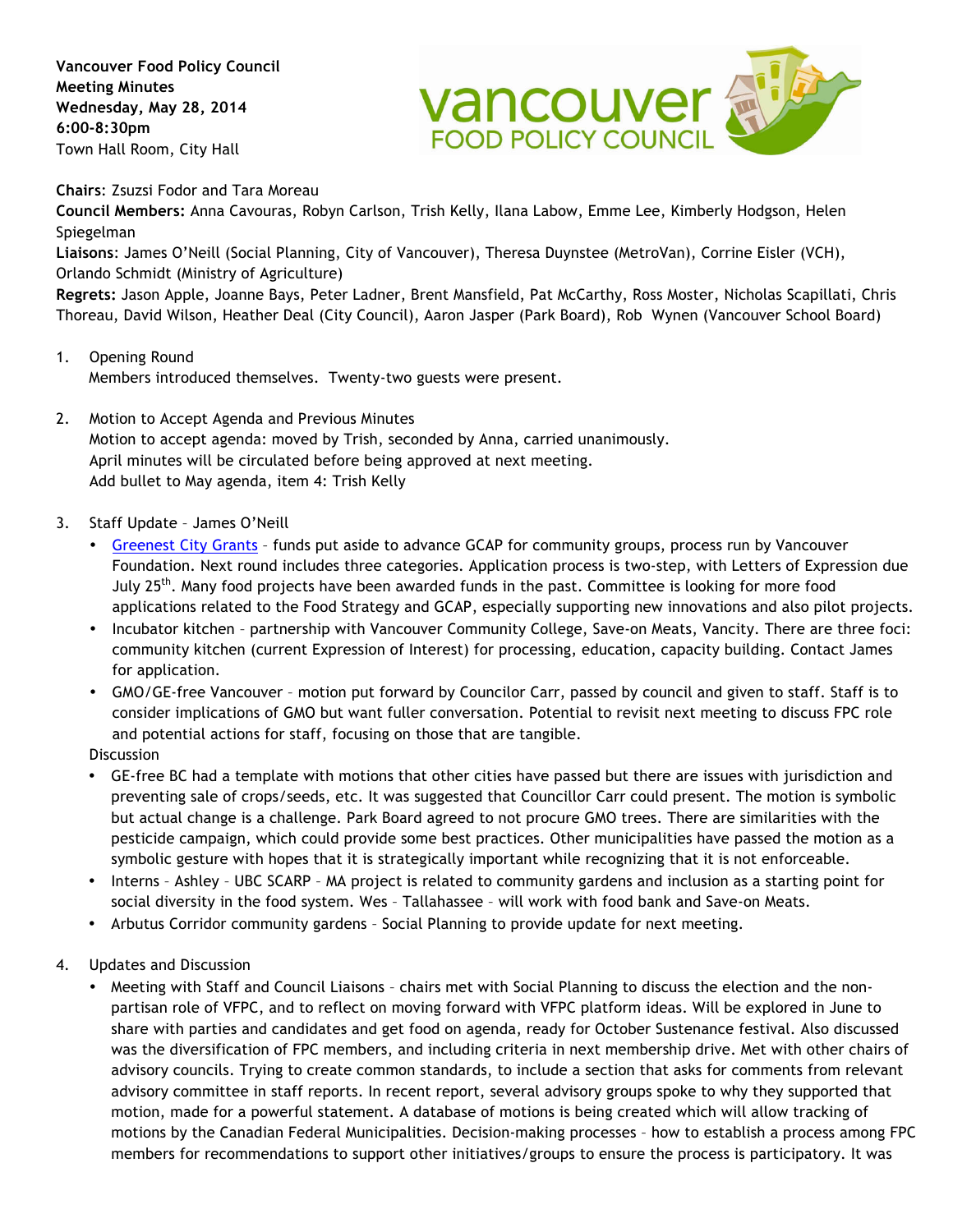thought that requests for support could be made if sufficient background context is provided. To be discussed at June meeting. The need for a repository for information (or project management software) that could help preserve institutional knowledge will be discussed in June.

- Advisory Committee Chairs Meetings will be a council of councils meeting Nov 24<sup>th</sup>. In the past has been an opportunity to meet to the new City Council. If someone is interested in creating a presentation, contact the chairs. Can discuss in June. Manger of community services is working on matrix of roles and responsibilities for councils and staff.
- Timeline of Upcoming Meetings & June Meeting June food policy priorities for election; July Reflecting on a year of reconciliation; September - cross cultural farming (TBC); October - sustenance festival; November term-end reflection, thanks, survey and celebrate.
- Membership Term Notice Members are elected and can hold a maximum of two terms (formerly 3 years each but will soon be 4). FPC is dissolved then appointed by City based on recommendations of FPC. Helen, Trish, and Robin have terms ending. A committee will be created at the June meeting to look at gaps and food movements and how to be more representative. The City also puts out a call for the public to apply. Encourage relevant residents to stay in touch when the City releases their call.
- Communications Update If items are valuable to council (events, etc.), feel free to share with members directly. People can now sign up for newsletter on Facebook.
- Vancouver Youth Food Policy Council have had two meetings, if interested in getting involved, contact chairs. Age range is informally under 30.
- Sustenance Update Parks Board needs information and wants blurb for programming. Anna, Dave, and Ross are on committee, contact if interested in joining. Goal is to get food on the election agenda.
- Parks Board nomination FPC member Trish Kelly is seeking nomination for the upcoming election. Has demonstrated ability to work with bureaucracy to move forward issues of importance – see previous work on Food Asset task force. Votetrishkelly.ca to learn more.

## 5. Introduction of Topic – Migrant Farm Labour Presentations by Joana Bettocchi-Barow (SFU) & Felix Martinez (Agriculture Workers Alliance)

Felix has worked with TFW since 2008. Until 2011 he worked at Mexican Consulate for SAWP before blowing the whistle for the blacklisting of workers wanting to unionize. He began with AWA in 2012. The SAWP program was introduced in 1970s to bring workers from Caribbean then also Mexico to fill positions that Canadians wouldn't do. However, the program is now flawed – in 40 years the rules have not changed. Workers can never become residents and cannot change employer, and are dependent on employers to be able to come back the next season. Workers rent housing provided by the employer but many are substandard and overcrowded. The guidelines are not sufficient; for example only one bathroom is required for every 10 workers. The workers have no access to EI or CPP yet they pay for it, along with taxes. The SAWP program has been compared to modern slavery, or a disposable work force. If workers are injured, it is easy to replace them. They keep coming because what they earn is more than back home (\$10.33/hr). These conditions create opportunities for abuse – employers sometimes discount fees from the workers' pay. Many workers develop health issues.

Joana is a graduate student at SFU, and uses an ethnographic survey to research access to health services for SAWP workers. The work hours can be very long, leaving no time to see a doctor or access services. Workers are often off Sundays when services are not open. Access to transportation is limited as the locations are rural but services are in the city. Employers are supposed to provide transportation, but workers may be scared to let employers know they have a condition. Workers are assumed to be Spanish-speaking but many are indigenous so there information is not provided in their language. There is no way to manage institutional information. Continuation of care for recurring conditions (e.g. pesticide exposure, other medical condition) could be broken when sent back. Nobody has had direct contact with migrant woman so there is limited access to services for sexual abuse. Overall, there is a domination of fear – of being sent home, no access to care, perception of weakness. Workers often don't know who to trust, so the employer does not find out and risk losing their opportunity to participate.